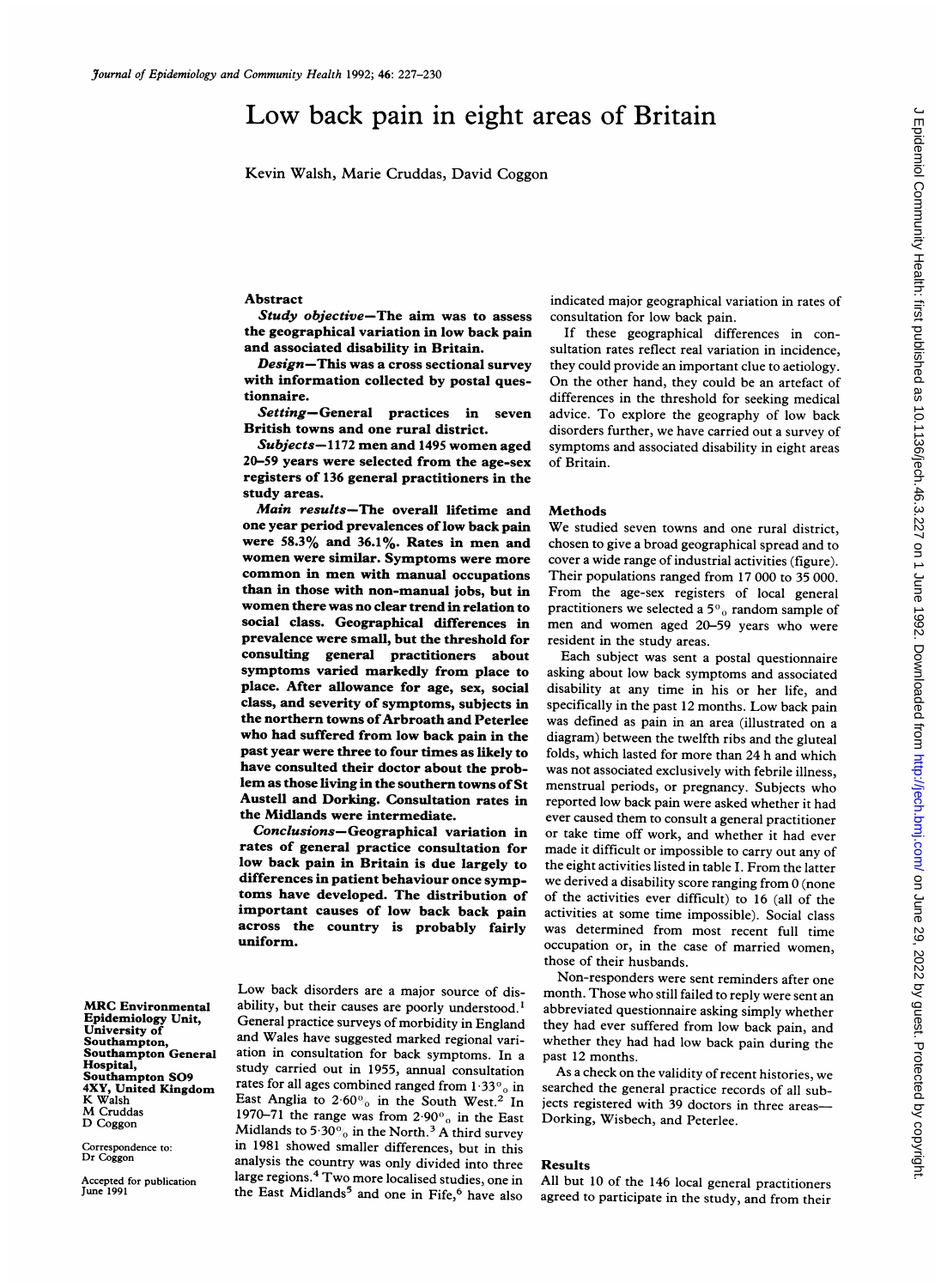

Places studied

Table I Subjects were asked how their low back pain had affected eight activities. Each activity was scored 0 (no difficulty), 1 (difficult) or 2 (impossible), and the scores were summed. The activities examined are listed

Table II Lifetime and one year period prevalence<br>(%) of low back pain and resultant disability by age and sex

lists we selected 4502 subjects. Full questionnaires were returned by <sup>1172</sup> men and 1495 women, an overall response rate of  $59.2\%$ . The response rate varied from  $52.6\%$  in Ilkeston to  $63.0\%$  in Dorking and  $65.8\%$  in Radnor. A further 525  $(11.7\%)$  subjects replied only to the short questionnaire sent at the third mailing. The non-responders included 410 subjects who had moved and could not be traced.

Among subjects who answered the full questionnaire the lifetime prevalence of low back pain was 58.3% and the one year period prevalence  $36.1\%$ . Corresponding rates in those who only completed the short questionnaire were 53.1% and 37.0%.

Table II shows the distribution of symptoms and disability by age and sex in subjects who

| Walking around the house               |  |
|----------------------------------------|--|
| Standing for 15 min or longer          |  |
| Getting up from a low chair            |  |
| Getting out of a bath                  |  |
| Getting in and out of a car            |  |
| Going up and down stairs               |  |
| Putting on socks, stockings, or tights |  |
| Cutting toenails                       |  |

answered the full questionnaire. As would be expected, lifetime prevalences tended to increase with age. Older subjects were also more likely to have suffered from low back pain during the past year, and to have consulted a general practitioner about the problem during this time. However, trends in disability over the past year were less marked. Differences between men and women were small, except that <sup>a</sup> higher proportion of men had needed time off work because of low back pain. This was partly because on average women had spent less time in employment.

After allowance for age, the prevalence of low back pain and associated disability was clearly related to social class in men, but not in women (table III). Over the past year, men in classes IV and V had consulted <sup>a</sup> doctor or taken time off work because of low back pain more than twice as often as men in classes <sup>I</sup> and II.

The age and sex standardised prevalence of low back pain by area is shown in table IV. Differences were generally small, lifetime prevalence ranging from  $54.4\%$  in St Austell to  $61.9\%$  in Wisbech, and one year period prevalence from  $31.9\%$  in Darwen to  $39.7\%$  in Wisbech. There was more variation, however, in rates of medical consultation. The proportion of subjects who had consulted <sup>a</sup> general practitioner for low back pain in the past year ranged from 8.3% in St Austell and  $8.4\%$  in Dorking to  $18.3\%$ in Arbroath and  $23.5\%$  in Peterlee.

We explored this variation further, using<br>ultiple logistic regression to examine multiple logistic regression to determinants of medical consultation in subjects who had suffered from low back pain during the past year (table V). As well as being strongly related to disability score, consultation rates were higher in women than in men, and in social classes IV and V compared with classes <sup>I</sup> and II. In addition, there was a marked effect of area of residence, subjects from the north being more likely to consult a doctor than those living in the south. After allowance for age, sex, social class, and disability, low back pain sufferers in Peterlee and Arbroath were three to four times more likely to seek advice from their general practitioner than those living in St Austell and Dorking.

Examination of general practice records in Dorking, Wisbech, and Peterlee showed <sup>a</sup> similar one year prevalence of consultation for low back pain in subjects who had answered the first questionnaire  $(8.7\%)$  to that in non-responders  $(9.6\%)$ . Histories of consultation were confirmed for 44 of 95 subjects who reported that they had seen their general practitioner about low back pain within the past year and whose notes were

|                                                                                |                      | Men (years)    |                |                 |                                                      | Women (years)            |                  |                     |                                                  |
|--------------------------------------------------------------------------------|----------------------|----------------|----------------|-----------------|------------------------------------------------------|--------------------------|------------------|---------------------|--------------------------------------------------|
|                                                                                |                      | $20 - 29$      | $30 - 39$      | $40 - 49$       | $50 - 59$<br>$(n=294)$ $(n=326)$ $(n=288)$ $(n=264)$ | $20 - 29$                | $30 - 39$        | $40 - 49$           | 50-59<br>$(n=378)$ $(n=429)$ $(n=366)$ $(n=322)$ |
| All low back pain                                                              | Lifetime<br>One year | 52.0<br>35.4   | $60-4$<br>37.1 | 64.2<br>38.2    | $70-5$<br>$40-5$                                     | 45.2<br>27.0             | 53.8<br>33.6     | 62.3<br>43.7        | $63 - 7$<br>35.7                                 |
| Low back pain making it<br>impossible to put on socks,<br>stockings, or tights | Lifetime<br>One year | 6.5<br>$3 - 7$ | $10-1$<br>40   | $16 - 7$<br>3.8 | $16-7$<br>$3-8$                                      | 5.3<br>2.1               | $10-7$<br>3.3    | $13-1$<br>3.3       | $12 - 7$<br>$3-4$                                |
| Low back pain associated with<br>disability score $\geq 9$                     | Lifetime<br>One year | $8-2$<br>4.1   | 12.6<br>5.8    | 20.8<br>6.6     | $23-1$<br>5.3                                        | $7 - 7$<br>$2 - 1$       | $13-1$<br>4.7    | $16 - 4$<br>$5 - 7$ | 15.8<br>5.6                                      |
| Low back pain leading to<br>consultation with general<br>practitioner          | Lifetime<br>One year | 24.8<br>$11-6$ | 39.3<br>14.1   | 47.6<br>$13-2$  | $55 - 7$<br>$18-6$                                   | 28.0<br>12.4             | 34.0<br>$11 - 4$ | 49.2<br>$19-1$      | 49.1<br>$16-8$                                   |
| Low back pain leading to time<br>off work                                      | Lifetime<br>One year | 22.4<br>9.5    | 31.3<br>13.5   | 38.2<br>$9-4$   | 46.2<br>9.5                                          | $16-9$<br>6 <sub>1</sub> | 18.4<br>$5 - 1$  | 29.8<br>9.8         | 29.8<br>6.5                                      |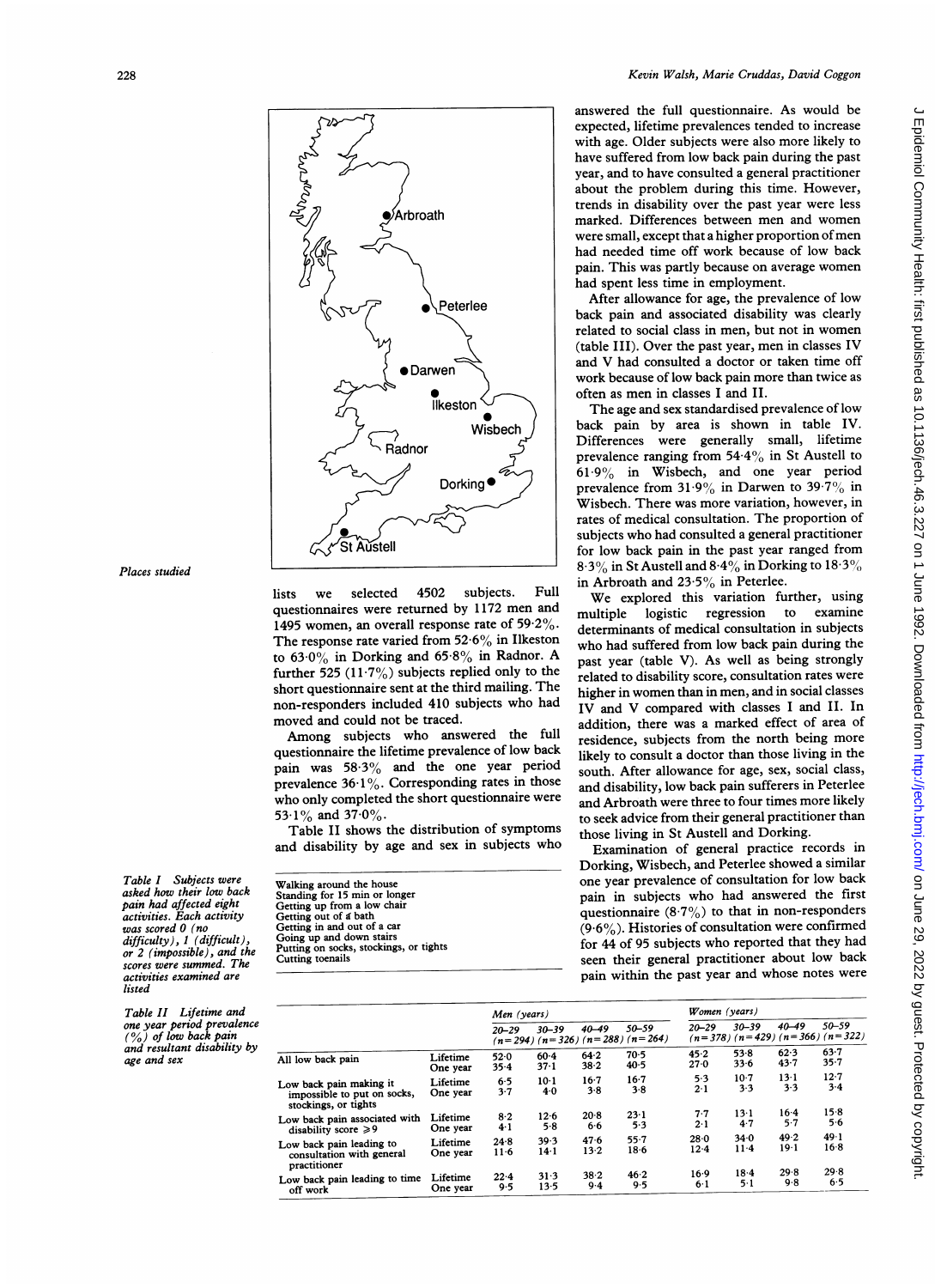available for examination, the rate of confirmation in Peterlee (23 of 45) being similar to that in Dorking (four of 10) and Wisbech (17 of 40). Seventeen subjects (including eight in Peterlee) had failed to report a documented consultation.

### **Discussion**

Our data confirm the high prevalence of low back pain and associated disability in the general population. Symptoms were more common in men with manual occupations than in those with non-manual jobs, but in women there was no clear trend in relation to social class. Geographical differences in prevalance were small, but the threshold for reporting symptoms to general practitioners varied markedly from place to place.

The questionnaire which we employed was based on that used in a earlier study,<sup>7</sup> and developed specifically for use in postal surveys. We attempted to gauge the severity of symptoms by asking about disability for everyday activities. These were chosen to be clearly defined and applicable to the majority of subjects. Of the individual activities examined, putting on socks and cutting toenails most often gave rise to difficulty, but there was a tendency for all of the disabilities to correlate.

The validity of reported symptoms could not be tested directly because there was no reliable standard against which they could be assessed. We have, however, examined the repeatability of data obtained by our questionnaire. When we compared histories obtained from 225 men and women on two occasions at an interval of <sup>12</sup> months, we found good agreement on whether subjects had ever suffered from low back pain or consulted a general practitioner because of the problem.8 Lifetime histories of disability for everyday activities were less reproducible. However, the strong relation between disability score and medical consultation for low back pain<sup>1</sup> during the 12 months before completion of the questionnaire (table V) suggests that reports of recent disability were reasonably valid.

The refusal of <sup>a</sup> minority of general practitioners to participate in the survey is unlikely to have had <sup>a</sup> major impact on the results. The incomplete response from subjects who were sent questionnaires was potentially a more important source of bias. However, the prevalence of low back pain was similar in those who replied to the first two mailings and in those who only answered the later shortened questionnaire. Furthermore, in the three centres where general practice records were reviewed, there was little difference between responders and non-responders in consultation rates for low back pain. Together, these observations suggest that there was no serious response bias.

Our prevalence estimates for low back pain cannot be compared directly with those of other investigators because we used different questions to ascertain symptoms. However, our findings are in broad agreement with reported lifetime prevalences of 62% among Danes aged 30-60 years,<sup>9</sup> 75% among Finns aged 30 years and over,  $^{10}$  and 54% in Dutch men and women aged 20 years and over.<sup>11</sup> Substantially lower rates in other studies can be explained by differences in case definition.<sup>12-14</sup> The high frequency of sickness absence for low back pain also accords with other observations.<sup>11 15</sup>

The association that we found in men between low back pain and low social class is probably explained by differences in physical activity at work. The absence of <sup>a</sup> similar relation in women argues against an effect of nutrition or some aspect of the home environment. Moreover, analysis of occupational histories from our subjects indicates a clear association between the incidence of low back pain and heavy lifting at work.'6 Other studies have also shown higher rates of low back pain in manual occupations.<sup>7</sup> <sup>12</sup><sup>13</sup><sup>17</sup><sup>18</sup>

Table III Lifetime and one year period prevalence (%) of low back pain and resultant disability by sex and social class. Prevalence rates have been adjusted by direct standardisation to the age distribution of the total sample. Social class could not be classified for 82 men and 163 women

Table IV Lifetime and one year period prevalence (O%) of low back pain and resultant disability by area of residence. Prevalence rates have been adjusted by direct standardisation to the age and sex distribution of the total sample

|                                                                                |                      | Men           |                  |               |                                                   | Women          |                      |                |                                                      |  |
|--------------------------------------------------------------------------------|----------------------|---------------|------------------|---------------|---------------------------------------------------|----------------|----------------------|----------------|------------------------------------------------------|--|
|                                                                                |                      | I & II        | <b>IIIN</b>      | <b>IIIM</b>   | IV & V<br>$(n=239)$ $(n=137)$ $(n=423)$ $(n=291)$ | 1 & 11         | <b>IIIN</b>          | <b>IIIM</b>    | $IV \& V$<br>$(n=356)$ $(n=193)$ $(n=485)$ $(n=298)$ |  |
| All low back pain                                                              | Lifetime<br>One year | 51.0<br>23.3  | $57 - 7$<br>34.1 | 67.5<br>44.8  | 64.6<br>42.2                                      | 56.8<br>31.8   | 57.0<br>34.5         | 57.3<br>36.0   | 54.9<br>36.9                                         |  |
| Low back pain making it<br>impossible to put on socks,<br>stockings, or tights | Lifetime<br>One year | $11-7$<br>2.9 | $10-3$<br>3.8    | $13-0$<br>2.6 | $13-6$<br>6.5                                     | 10.2<br>1·6    | $10-7$<br>$3-0$      | 12.4<br>4.2    | 8.5<br>3.0                                           |  |
| Low back pain associated with<br>disability score $\geqslant$ 9                | Lifetime<br>One vear | $13-2$<br>2.9 | 15.9<br>5.4      | $16-2$<br>4.9 | 16.9<br>8·1                                       | 13.4<br>$1-9$  | 14.7<br>4.6          | 14.4<br>5.6    | 12.2<br>6.2                                          |  |
| Low back pain leading to<br>consultation with general<br>practitioner          | Lifetime<br>One year | 30.8<br>7·6   | 35.6<br>7.5      | 46.0<br>15.8  | 47.4<br>22.0                                      | 38.9<br>$10-8$ | 380<br>15.8          | 43.0<br>$15-2$ | 38.9<br>18.2                                         |  |
| Low back pain leading to time<br>off work                                      | Lifetime<br>One year | 22.3<br>56    | 27.3<br>7.5      | 39.8<br>12.6  | 38.5<br>13.9                                      | 20.9<br>4.8    | $22 \cdot 1$<br>10.9 | 27.4<br>7.9    | 22.5<br>6.9                                          |  |

|                                                                                |                      | St Austell Dorking Radnor<br>$(n=246)$ $(n=260)$ $(n=295)$ $(n=354)$ $(n=466)$ $(n=331)$ $(n=360)$ $(n=355)$ |                 |              |               | Wisbech Ilkeston Darwen Peterlee Arbroath |                 |                 |              |
|--------------------------------------------------------------------------------|----------------------|--------------------------------------------------------------------------------------------------------------|-----------------|--------------|---------------|-------------------------------------------|-----------------|-----------------|--------------|
| All low back pain                                                              | Lifetime             | 54.4                                                                                                         | 56.5            | 56.3         | 61.9          | 59.8                                      | 57.6            | $61-5$          | 56.2         |
|                                                                                | One vear             | 33.8                                                                                                         | 32.4            | 34.5         | 39.7          | 38.1                                      | 31.9            | 39.4            | 36.3         |
| Low back pain making it<br>impossible to put on socks,<br>stockings, or tights | Lifetime<br>One year | 12.7<br>$2 - 1$                                                                                              | $11 - 4$<br>3.0 | 12.8<br>2.5  | $13-2$<br>4.6 | 12.3<br>4.1                               | $10-1$<br>$3-1$ | $12 - 1$<br>5.9 | 6.3<br>$1-6$ |
| Low back pain associated with                                                  | Lifetime             | 13.6                                                                                                         | 13.0            | $15-3$       | $16-1$        | 16-1                                      | 12.9            | 16 <sub>5</sub> | $10-7$       |
| disability score $\geqslant$ 9                                                 | One year             | $3 - 8$                                                                                                      | 2.3             | 4.3          | 5.7           | $7 - 1$                                   | 4.3             | 7.7             | 3.0          |
| Low back pain leading to<br>consultation with general<br>practitioner          | Lifetime<br>One year | 35.8<br>8.3                                                                                                  | 37.0<br>8.4     | 40.0<br>12.5 | 388<br>12.7   | 42.0<br>15.8                              | 37.8<br>12.8    | $50-6$<br>23.5  | 38.2<br>18.3 |
| Low back pain leading to time                                                  | Lifetime             | $24 - 5$                                                                                                     | 25.4            | 28.6         | 29.2          | 31.9                                      | 27.2            | 29.2            | 26.2         |
| off work                                                                       | One year             | 7.5                                                                                                          | 6.5             | 7.5          | 8.9           | 9.6                                       | 7.2             | 9.5             | $10-0$       |